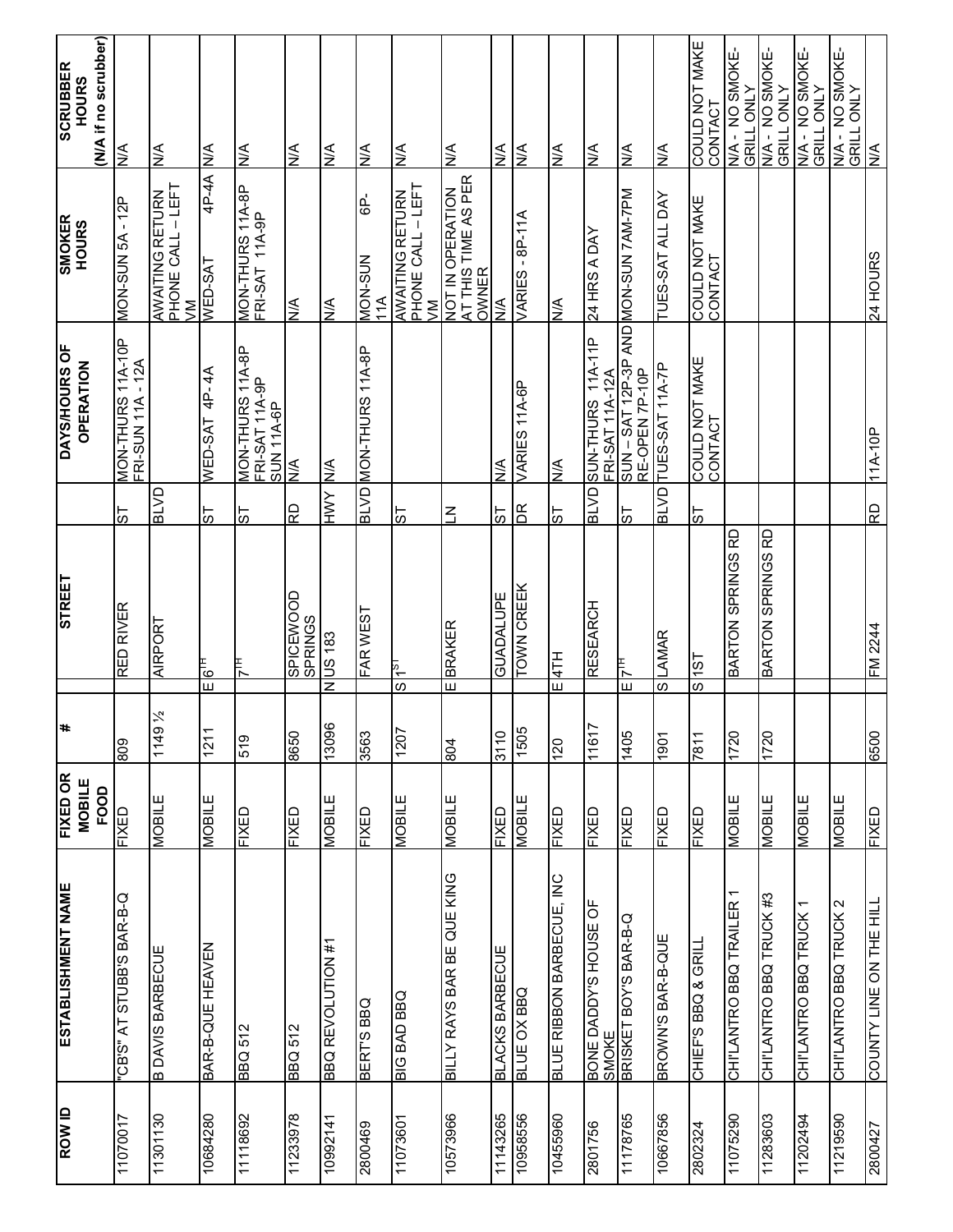| 2800070  | COUNTY LINE ON THE LAKE          | FIXED         | 5204            | FM 2222                                        | QŁ           | $11A-10P$                                                          | 24 HOURS                                                        | <b>V/N</b>                                  |
|----------|----------------------------------|---------------|-----------------|------------------------------------------------|--------------|--------------------------------------------------------------------|-----------------------------------------------------------------|---------------------------------------------|
| 96667011 | CP'S B.B.Q                       | <b>NOBILE</b> |                 |                                                |              | <b>FESTIVALS/SPECIAL</b><br>EVENTS ONLY                            | 6A - 6P                                                         | <b>AV</b>                                   |
| 11120817 | DICKEY'S BARBECUE PIT            | FIXED         | 5350            | BURNET                                         | Q<br>R       | $10:30A - 9:30P$                                                   | 3 TIMES DAILY FOR<br>FLAVOR ONLY                                | N/A - USE GAS<br>HEATED OVENS               |
| 11147492 | DICKEY'S BARBECUE PIT            | <b>GEXIE</b>  | ဖ<br>1141       | <b>FM 620</b><br>z                             | <b>Q</b>     | $11A - 9P$                                                         | 3 TIMES DAILY FOR 3<br>TIMES DAILY FOR<br>FLAVOR ONLY           | <b>HEATED OVENS</b><br><b>N/A - USE GAS</b> |
| 2800746  | D-8-AVB S.NNO                    | <b>UENI</b>   | 7001            | <b>OAK MEADOW</b>                              | $\mathbb{R}$ | $10A - 8P$                                                         | 8 HRS DURING THE<br><b>AY</b>                                   | $\frac{4}{2}$                               |
| 10933758 | DGB SANOQ                        | <b>UENI</b>   | LP <sub>3</sub> | IH 35<br>ဖ                                     |              | $SVRDB:30A - 10P$                                                  | 8 HRS DURING THE<br>DAY                                         | $\frac{4}{2}$                               |
| 10896446 | ED'S BARBECUE                    | <b>GEXIE</b>  | 1814            | HARVEY                                         | 55           | COULD NOT MAKE<br>CONTACT                                          | COULD NOT MAKE<br>CONTACT                                       | COULD NOT MAKE<br>CONTACT                   |
| 10961325 | EL POLLO REGIO                   | <b>GEXIE</b>  | $\frac{0}{1}$   | E WILLIAM CANNON                               | $\mathbb{R}$ | $10A - 10P$                                                        | EVERY 2-3 HRS PER<br>BATCH SMOKE<br><b>DAY</b>                  | <b>AV</b>                                   |
| 11201901 | EL POLLO REGIO                   | <b>GEXIE</b>  | <b>5ZZL</b>     | <b>OHLEN</b>                                   | RD           | $10A - 10P$                                                        | EVERY 2-3 HRS PER<br>BATCH SMOKE<br><b>AY</b>                   | ⋚                                           |
| 11151281 | EL POLLO RICO # 12               | <b>GEXIE</b>  | 2078            | RESEARCH                                       |              | $BLVD$ $10A - 10P$                                                 | ON-DEMAND, VARIES                                               | $\frac{4}{2}$                               |
| 2802340  | EL POLLO RICO #1                 | <b>FIXED</b>  | 8435            | N IH 35                                        |              | DAYS 8A-10P                                                        | AWAITING RETURN<br> PHONE CALL – LEFT<br> VM                    |                                             |
| 10008709 | EL POLLO RICO #4                 | <b>QEXI-</b>  | 082             | <b>MSTASSNEY</b>                               | $\leq$       | <b>TDAYS 8A-10P</b>                                                | PHONE CALL – LEFT<br>VM<br><b>AWAITING RETURN</b>               |                                             |
| 10889845 | EL POLLO RICO #5                 | <b>GEXIE</b>  | <b>LLL</b>      | PLEASANT VALLEY<br>ဖ                           | $\mathbb{E}$ | 100-y8 SAYO                                                        | AWAITING RETURN<br>PHONE CALL – LEFT<br>VM                      |                                             |
| 10293485 | EL POLLO RICO #6                 | <b>QEXIE</b>  | 9+6             | <b>OLTORF</b><br>Ш                             | 19           | T DAYS 8A-10P                                                      | PHONE CALL - LEFT<br><b>AWAITING RETURN</b><br>$\sum_{i=1}^{n}$ |                                             |
| 2802380  | EL POLLO RICO TAQUERIA #1        | <b>QEXI-</b>  | 8405            | <b>BSHI</b><br>$\overline{\mathsf{z}}$         |              | TDAYS 6A-11P                                                       | PHONE CALL – LEFT<br>VM<br><b>AWAITING RETURN</b>               |                                             |
| 10523009 | <b>ERANKLIN BARBECUE</b>         | <b>GEXIE</b>  | 006             | म<br>भ1™<br>Ш                                  | 5            | -SUN 10A-3P                                                        | <b>24 HRS</b>                                                   | $\frac{1}{2}$                               |
| 10866810 | <b>FEEDMEN'S</b>                 | FIXED         | 2402            | <b>SAN GABRIEI</b>                             | 1S           | $T, W, SUN 11A-10P$<br><b>TH, F, S 11A-12A</b>                     | 24 HRS EXCEPT SUN-<br><b>MNIGHT</b>                             | <b>A</b>                                    |
| 11243047 | G AND G SMOKEHOUSE FAMILY<br>BBQ | <b>SURICE</b> | £03             | <b>CESAR CHAVEZ</b><br>$\overline{\mathsf{u}}$ | 55           | VION 8A-10P (CLOSED<br>WED-SAT 11A-5P<br>SUN 10A-5P<br><b>TUES</b> | N/A                                                             | ⋚                                           |
| 11166221 | GEORGIES GRILL                   | <b>NOBILE</b> | 415             | <b>JESSIE</b>                                  | 55           | COULD NOT MAKE<br>CONTACT                                          |                                                                 |                                             |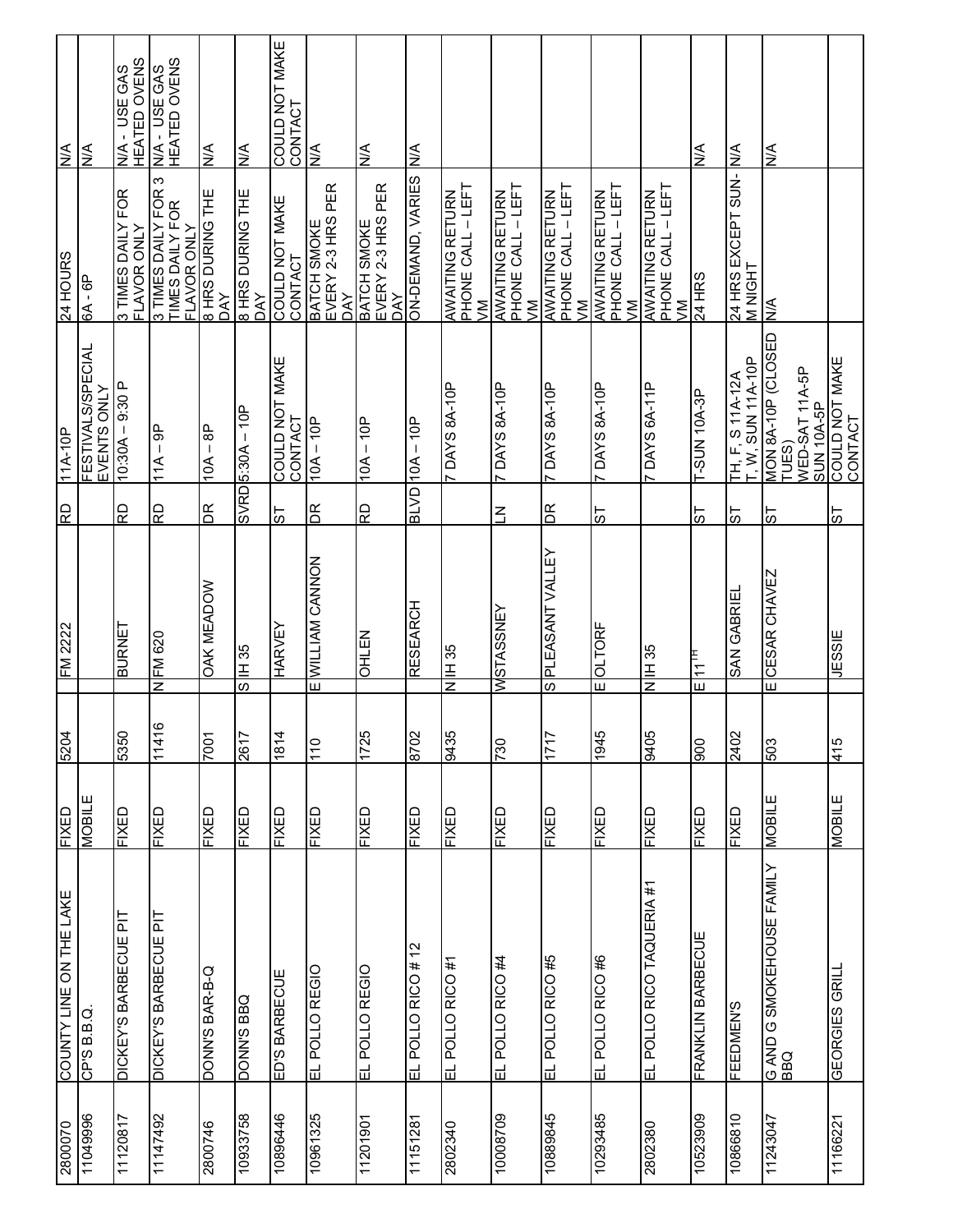| 10433841 | GREEN MESQUITE - SOUTH PARK FIXED<br><b>MEADOWS</b> |                | 9900            | <b>SS-HI</b> S                          |                         | <b>SAVO 4</b>                                | <b>24 HRS</b>                        | <b>V/N</b>                     |
|----------|-----------------------------------------------------|----------------|-----------------|-----------------------------------------|-------------------------|----------------------------------------------|--------------------------------------|--------------------------------|
| 11303422 | GREEN MESQUITE                                      | <b>NOBILE</b>  |                 |                                         |                         | SUN-TH 11A-9P<br>FRI & SAT 11A-10P           | $\frac{4}{2}$                        | PREPARED BBQ<br>N/A - ALL PRE- |
| 11303432 | GREEN MESQUITE                                      | MOBILE         |                 |                                         |                         | $\frac{4}{2}$                                | $\frac{4}{2}$                        | PREPARED BBQ<br>V/A - ALL PRE- |
| 8779650  | DBB Q JIM SOH                                       | <b>MOBILE</b>  | 2008            | <b>WHITIS</b>                           | AVE                     | $M-F$ 11A-3P                                 | $11A-3P$                             | <b>AV</b>                      |
| 10284917 | <b>DOLY SMOKE BBQ</b>                               | <b>MOBILE</b>  | 16107           | <b>SS-HI</b><br>$\overline{\mathsf{z}}$ |                         | NOT CURRENTLY IN<br>OPERATION                | <b>NOT CURRENTLY IN</b><br>OPERATION |                                |
| 2800400  | HOUSE PARK BAR-B-QU                                 | <b>GEXIE</b>   | 006             | н<br>МИ2                                | ದ                       | M-F 11A-2P                                   | VION 3A-8P                           | <b>AV</b>                      |
| 11321445 | DBB QOOMNON                                         | <b>NOBILE</b>  | <b>SOS</b>      | <b>TOWN CREEK</b>                       | ЯQ                      | <b>7 DAYS 10A-10P</b>                        | 24 HOURS/DAY                         | $\frac{4}{2}$                  |
| 11283557 | <b>IT'S ALL GOOD BBQ</b>                            | <b>NOBILE</b>  |                 |                                         |                         |                                              |                                      | $\frac{1}{2}$                  |
| 11320119 | <b>DEAN JEAN'S CAULE MABLE</b>                      | <b>NOBILE</b>  | 1326            | <b>ROSEWOOD</b>                         | AVE                     | MON-SAT 11A-7P                               | 56<br>NH N SELL-NOS<br>HRS PER WEEK  | ЖN                             |
| 11230169 | <b>DBS S.BOB3ON</b>                                 | <b>MOBILE</b>  | 0084            | <b>LAVH</b>                             | $\overline{\mathsf{Z}}$ | SUN 12PM-2:30PM                              | WEBSITE INFO)<br>6AM-2:30PM          | COULD NOT MAKE<br>CONTACT      |
| 11109384 | <b>DOHNNY T'S BBQ</b>                               | FIXED          |                 |                                         |                         | DAILY 11AM-9PM                               | COULD NOT MAKE<br>CONTACT            | CONTACT<br>COULD NOT MAKE      |
| 10895388 | <b>KEILH2 BBO</b>                                   | MOBILE         |                 |                                         |                         | TUE-FRI 11AM-1PM                             | MV6-Wdl1                             | <b>AV</b>                      |
| 11086953 | KEITH'S BBQ #2                                      | <b>QEXI-</b>   |                 |                                         |                         | <b>A TNO SONIGED</b>                         | <b>WEDDINGS ONLY</b>                 | <b>A/N</b>                     |
| 1099607  | <b>KERLIN BBQ</b>                                   | <b>MOBILE</b>  | 004             | <b>CESAR CHAVEZ</b><br>π                | 57                      | <b>WED-SAT 9AM UNTIL</b>                     | <b>TOO GTOS TILNN MAS</b>            | ΝA                             |
| 10909622 | KINFOLK BBQ                                         | MOBILE         | 1194            | $E$ MLK JR                              | <b>UVTB</b>             | SOLD OUT (2PM)<br>FRI-SAT 10:30AM-<br>7:30PM | 0:30AM-10:30PM                       | <b>AV</b>                      |
| 10961744 | A BARBECUE                                          | MOBILE         | 802             | CESAR CHAVEZ<br>$\overline{\mathsf{m}}$ | 5                       | TUE-SUN 11AM-3PM                             | 4AM-10AM                             | <b>A/N</b>                     |
| 11308011 | A BARBECUE SMOKER                                   | MOBILE         | 000             | $\mathbb{E}$                            | 5                       | Md6-MV6 NNS-3NL                              | Md6-MV6                              | <b>A</b>                       |
| 10002278 | LAMBERT'S DOWNTOWN<br>BARBECUE                      | FIXED          | 10 <sub>b</sub> | un ZMN                                  | 75                      | DAILY 11AM-2:30PM                            | COULD NOT MAKE<br>CONTACT            | COULD NOT MAKE<br>CONTACT      |
| 10996024 | LONE STAR BBQ                                       | MOBILE         | 2323            | LAMAR<br>S)                             | <b>ALISE</b>            | Md9-WVII NNS-Q3M                             | 6AM-4PM                              | <b>AV</b>                      |
| 2801516  | MANN'S BAR-B-QUE                                    | <b>LIXED</b>   | 8198            | RESEARCH                                |                         | BLVD DAILY 11AM-3PM                          | COULD NOT MAKE<br>CONTACT            | COULD NOT MAKE<br>CONTACT      |
| 10848603 | MICKLETHWAIT CRAFT MEATS                            | <b>MOBILE</b>  | 608             | <b>ROSEWOOD</b>                         | AVE                     | TUE-SAT 11AM-4PM                             | 7AM-10PM                             | $\frac{4}{5}$                  |
| 11055942 | <b>MIGHTY BIRD</b>                                  | <b>CIENED</b>  | 2900            | <b>WANDERSON</b>                        | $\overline{z}$          | Md8-WAZ ATIYO                                | Md8-WV8                              | <b>AV</b>                      |
| 11006259 | <b>MIGHTY BIRD</b>                                  | <b>CI3XI-L</b> | 12200           | <b>RESEARCH</b>                         | <b>UATE</b>             | Md8-WVZ ATIVO                                | <b>Md8-WV8</b>                       | <b>A/N</b>                     |
| 11046321 | య<br>NUTTER BUSTER BBQ<br><b>COMFORT</b>            | <b>MOBILE</b>  |                 |                                         |                         | Md8-Md9 NNS-IAS                              | 12PM-SELLOUT                         | <b>N/A</b>                     |
| 2800317  | 4# 1ld                                              | <b>QEXIE</b>   | <b>LOL+</b>     | <b>BURNET</b>                           | RD                      | MON-SAT 11AM-8PM                             | 24 HOURS                             | <b>A</b>                       |
| 2800552  | DOK-E-JO'S BBQ                                      | FIXED          | 828             | GREAT HILLS                             | I¤                      | DAILY 11AM-9PM                               | <b>24 HOURS</b>                      | l≶                             |
| 10944974 | ROLLING SMOKE BBQ                                   | FIXED          |                 |                                         |                         | THUR-SAT 10AM-2PM                            | 10AM-2PM                             | $\frac{4}{5}$                  |